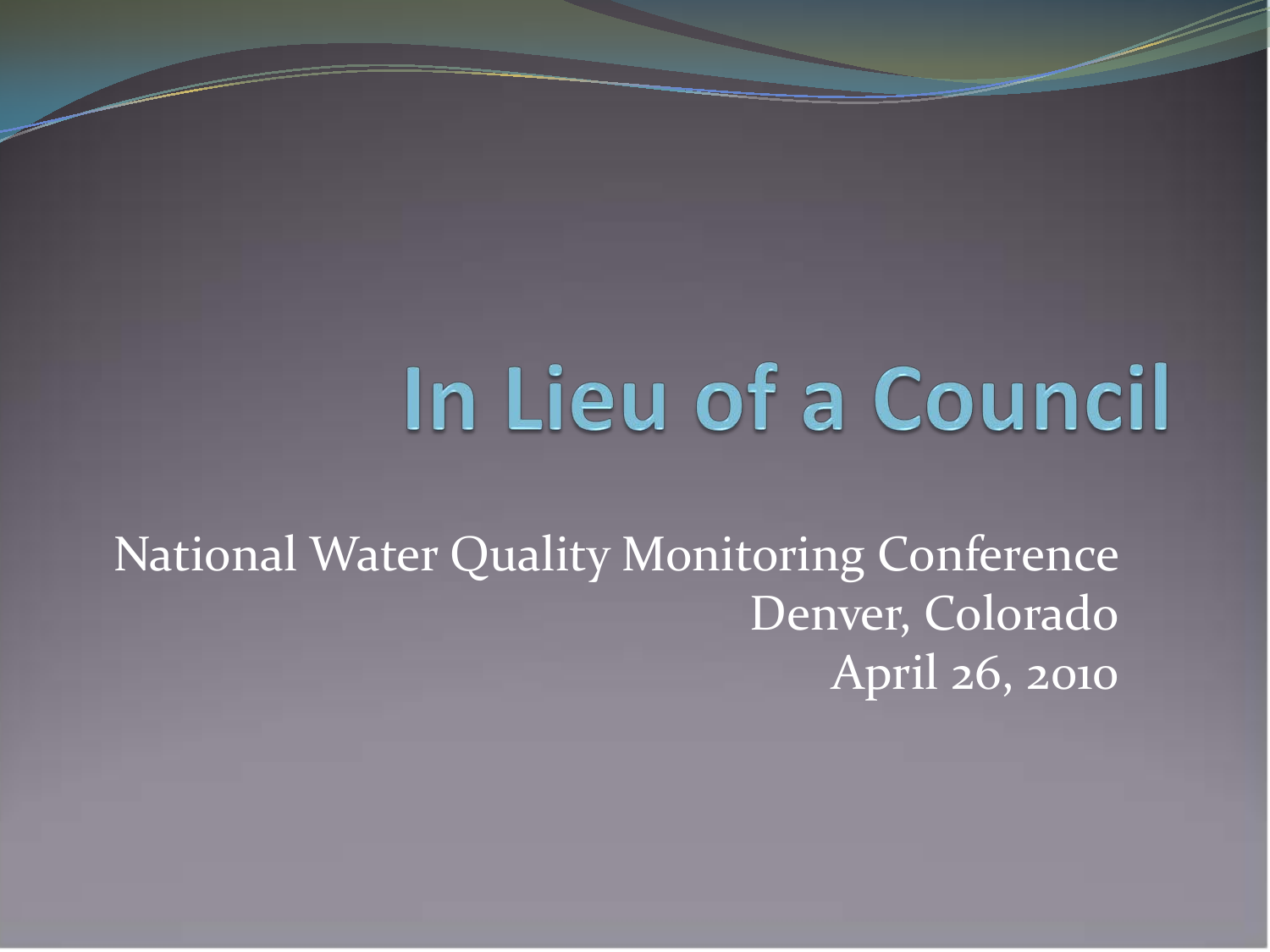# **Beginnings**

- Supervisor's support
- Decisions and Costs
- $\triangleright$  Invitations
- Topics
- $\triangleright$  Communication
- Logistics (Making It Happen)
- Lessons Learned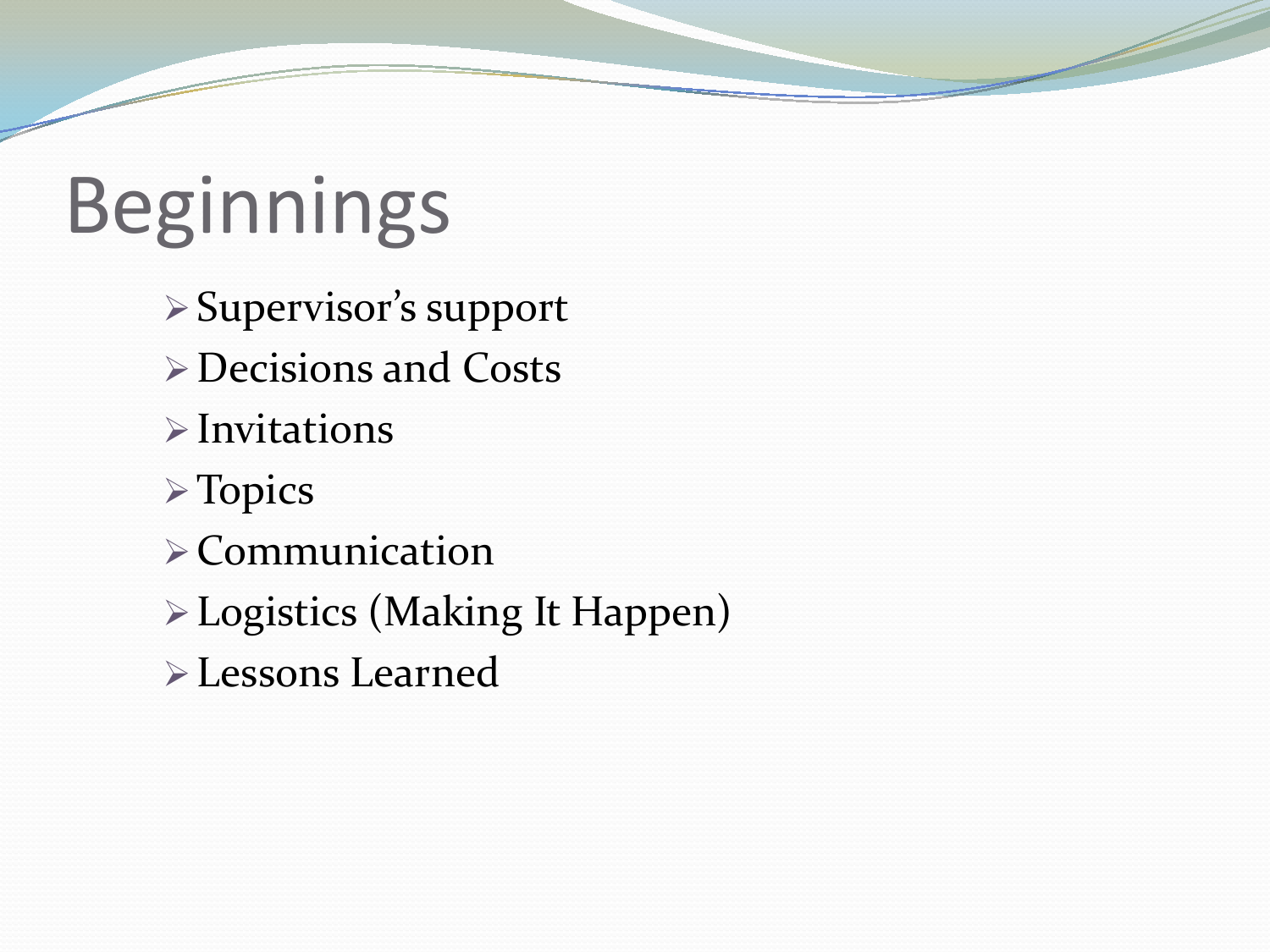### Making Your Case

- $\triangleright$  Hot potato issue can be the impetus for pulling the meeting together
- $\triangleright$  Initial pitch began with an informal discussion of the benefits of a meeting
- $\triangleright$  History between organizations (have they work together on efforts in the past)

Successfully or Unsuccessfully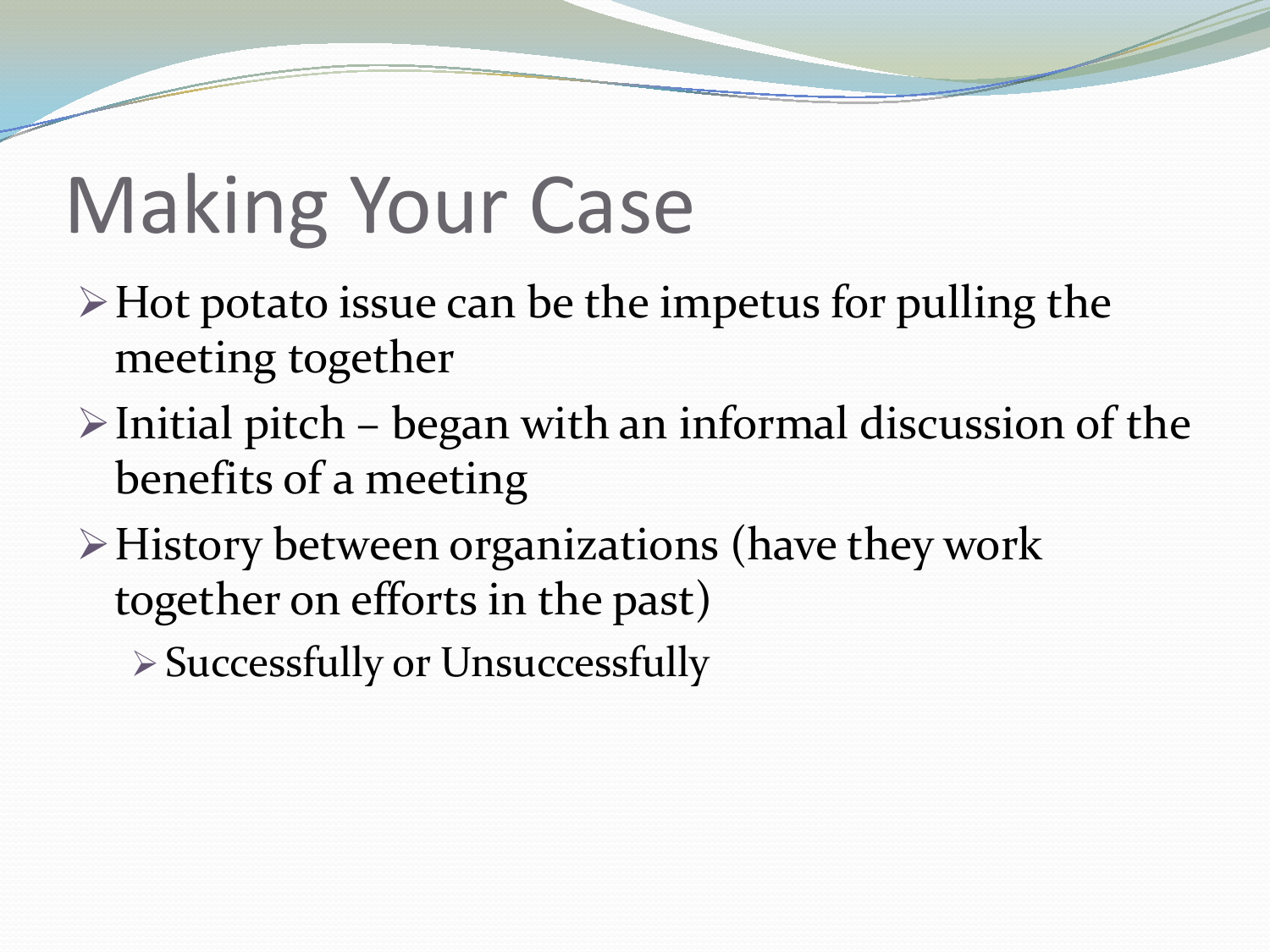#### How Much Will It Cost

- Meeting facility State Park or college campus can substantially reduce cost
- $\geq$  One, Two or Two (1/2 day) meeting
- $\triangleright$  Each has its pros and cons
- Location, Location, Location
- > Time of year can be critical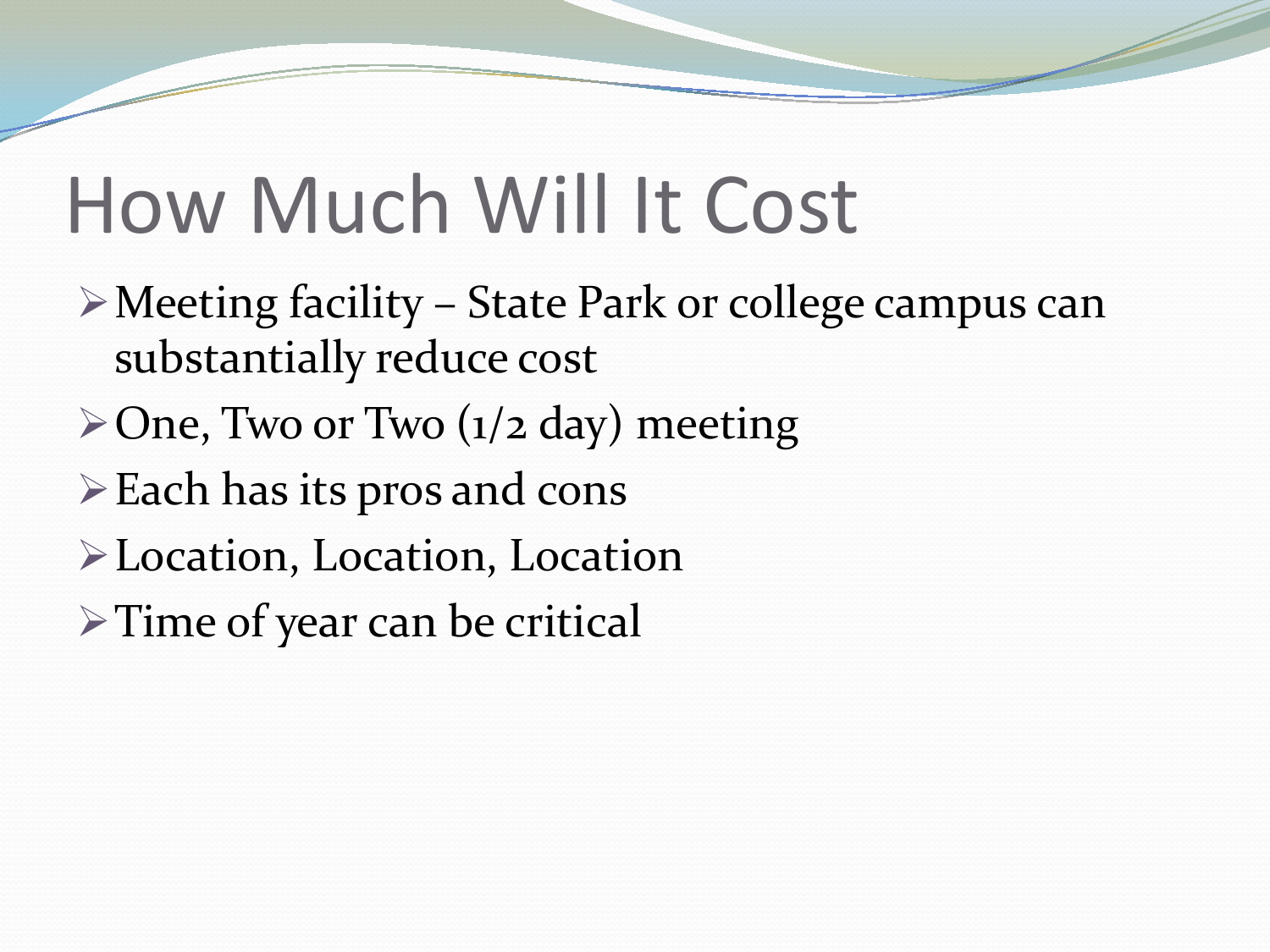### The Invitees List

- $\triangleright$  Begin with associates
- Other state agencies
- "Bringing in the Feds"
- Prominent Watershed Associations
	- $\triangleright$  Full time or volunteers with time to travel
	- Unable to pay for time or travel for associations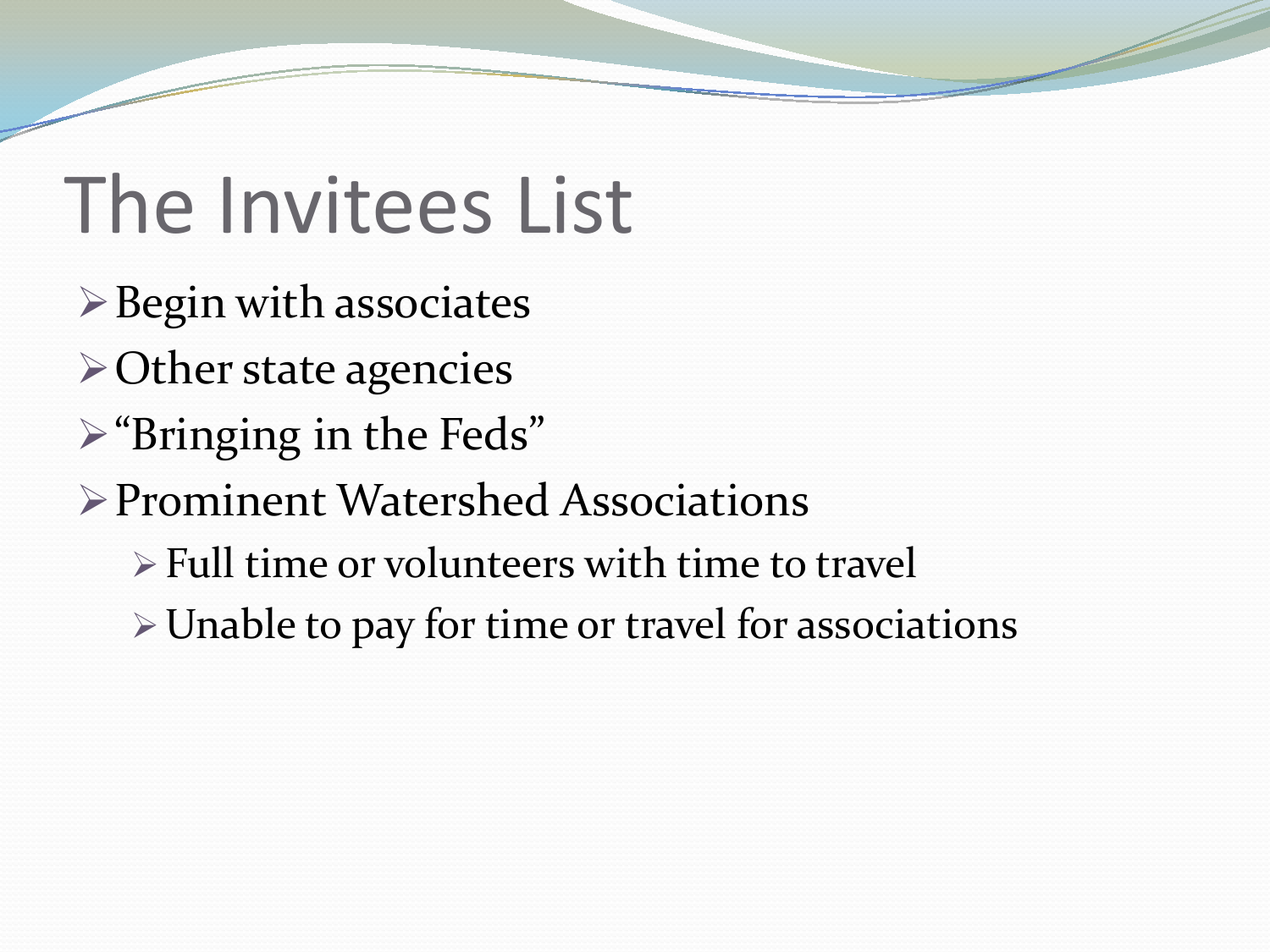# **Topics**

- $\triangleright$  Initial meeting can be centered around the "hot" potato" issues
- Each organization can give an overview of their charge or focus
- $\triangleright$  Subsequent meetings can focus on the burning issue of the day and future monitoring plans
- Ask attendees for topics of interest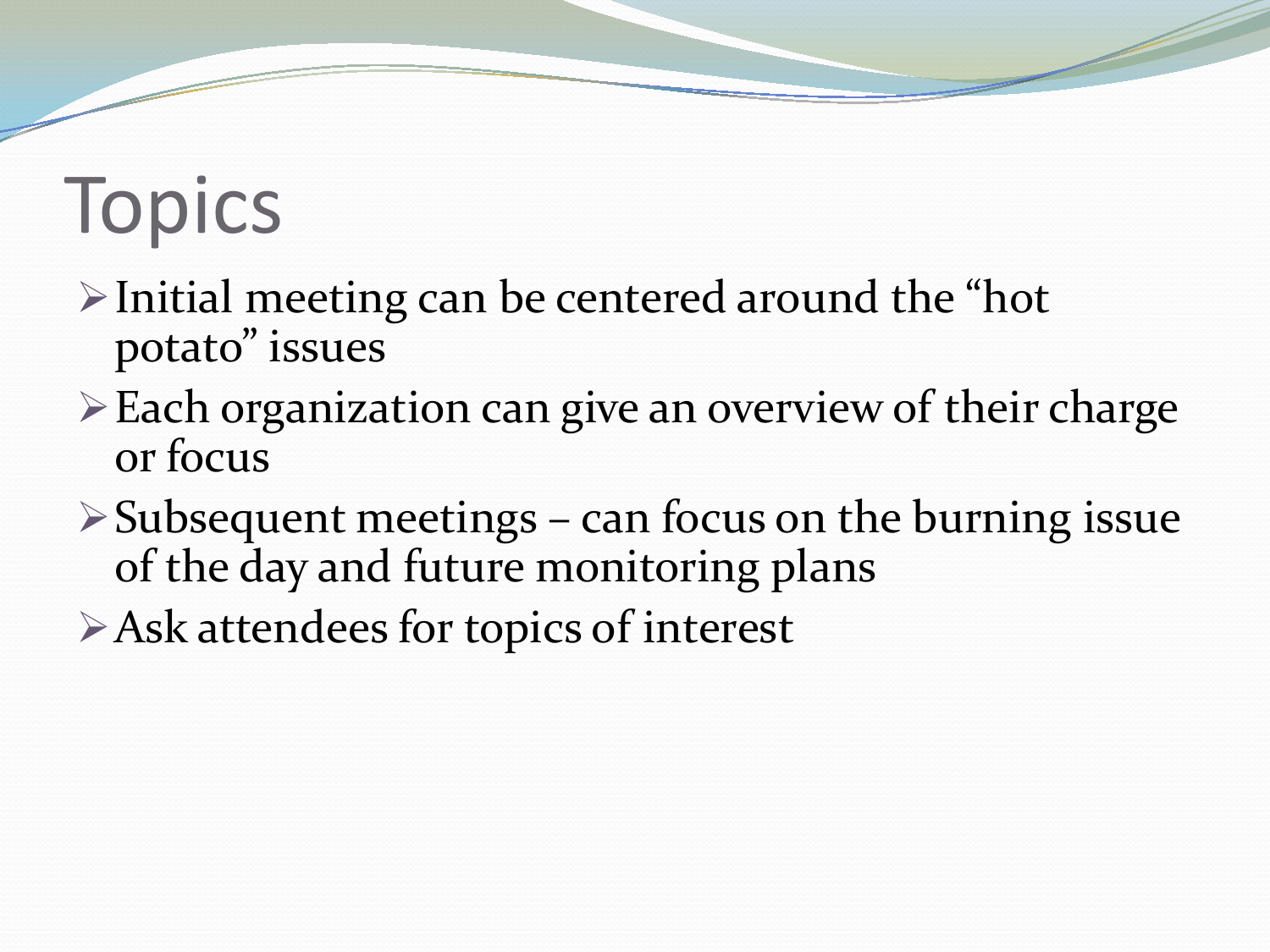### Communication

- $\triangleright$  Initial email explaining and proposing the meeting including time & place
- Request contact information
- Forward additional names for invitation
- Answer any question received from invitees
- Request topics for agenda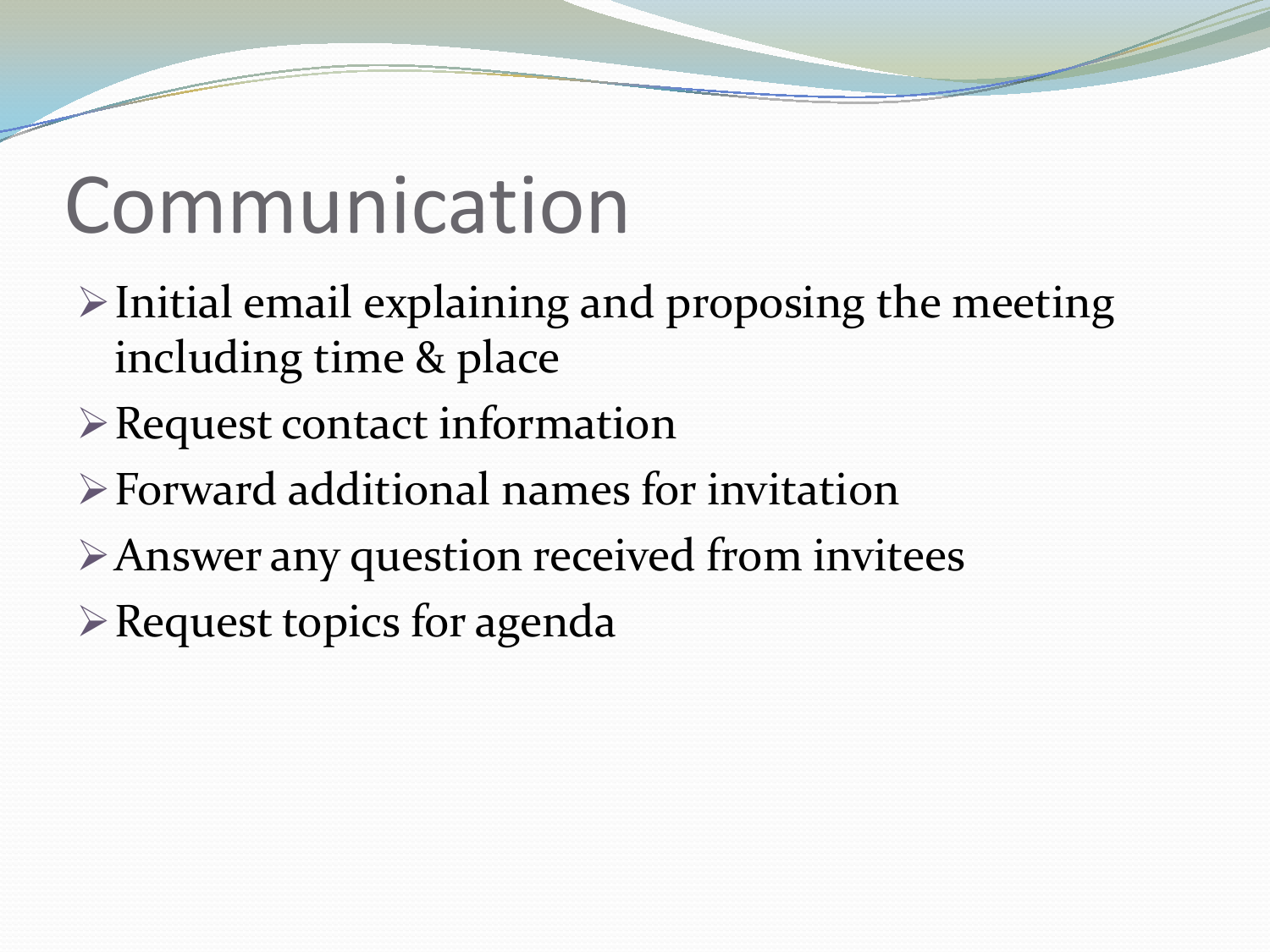### Communication

- $\triangleright$  Issue tentative list of topics & review comments received
- Issue draft agenda based on commitment for presentations
- Review comments on draft agenda & amend as necessary
- Issue final agenda with presenters & time schedule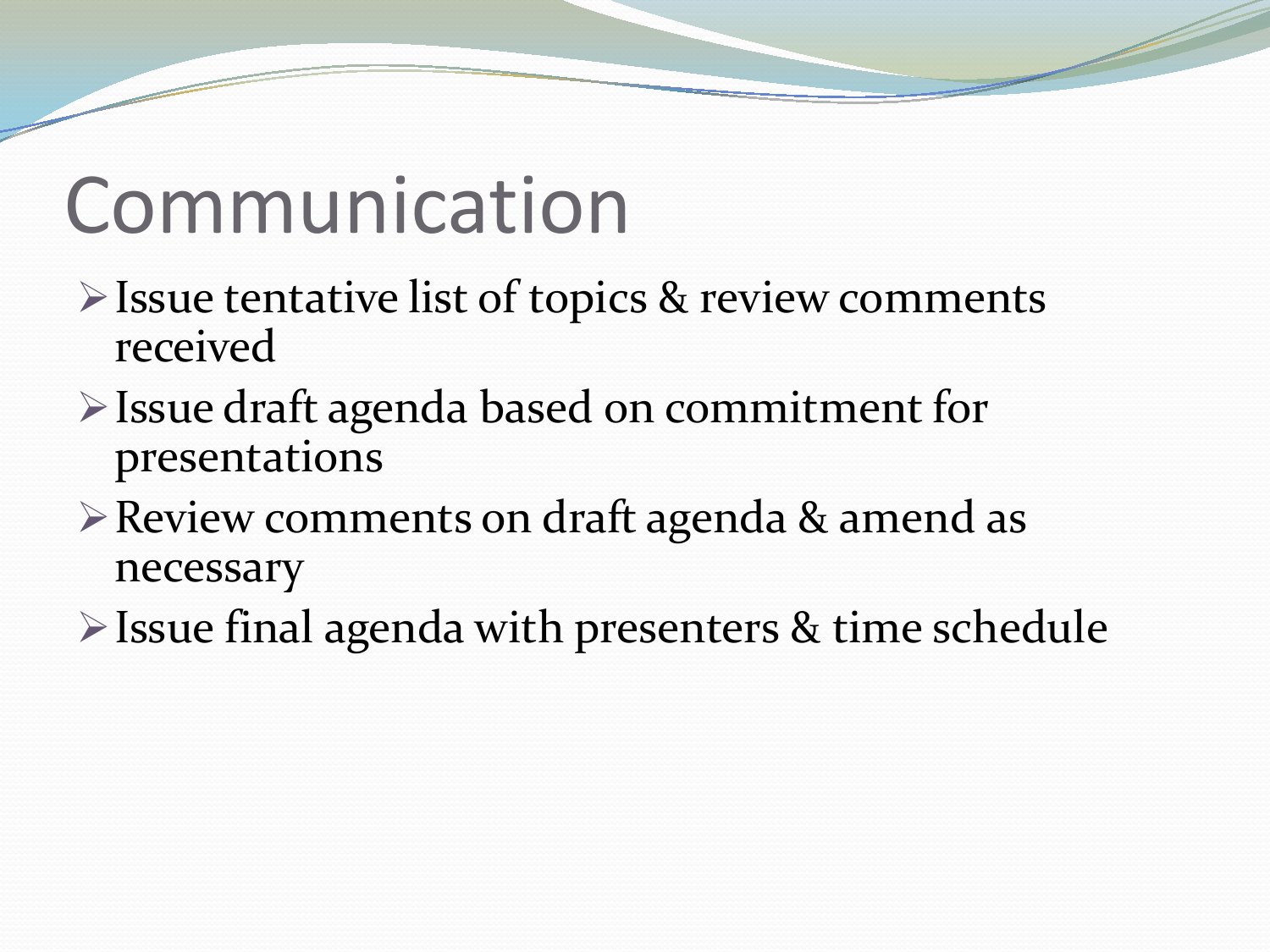## Logistics

- **Reserve location**
- "Dine In" or "Eat out"
- Audio/visual needs including internet?
- $\triangleright$  Presentations ahead of time
- Hard copies of final agenda
- "Someone" has to be the moderator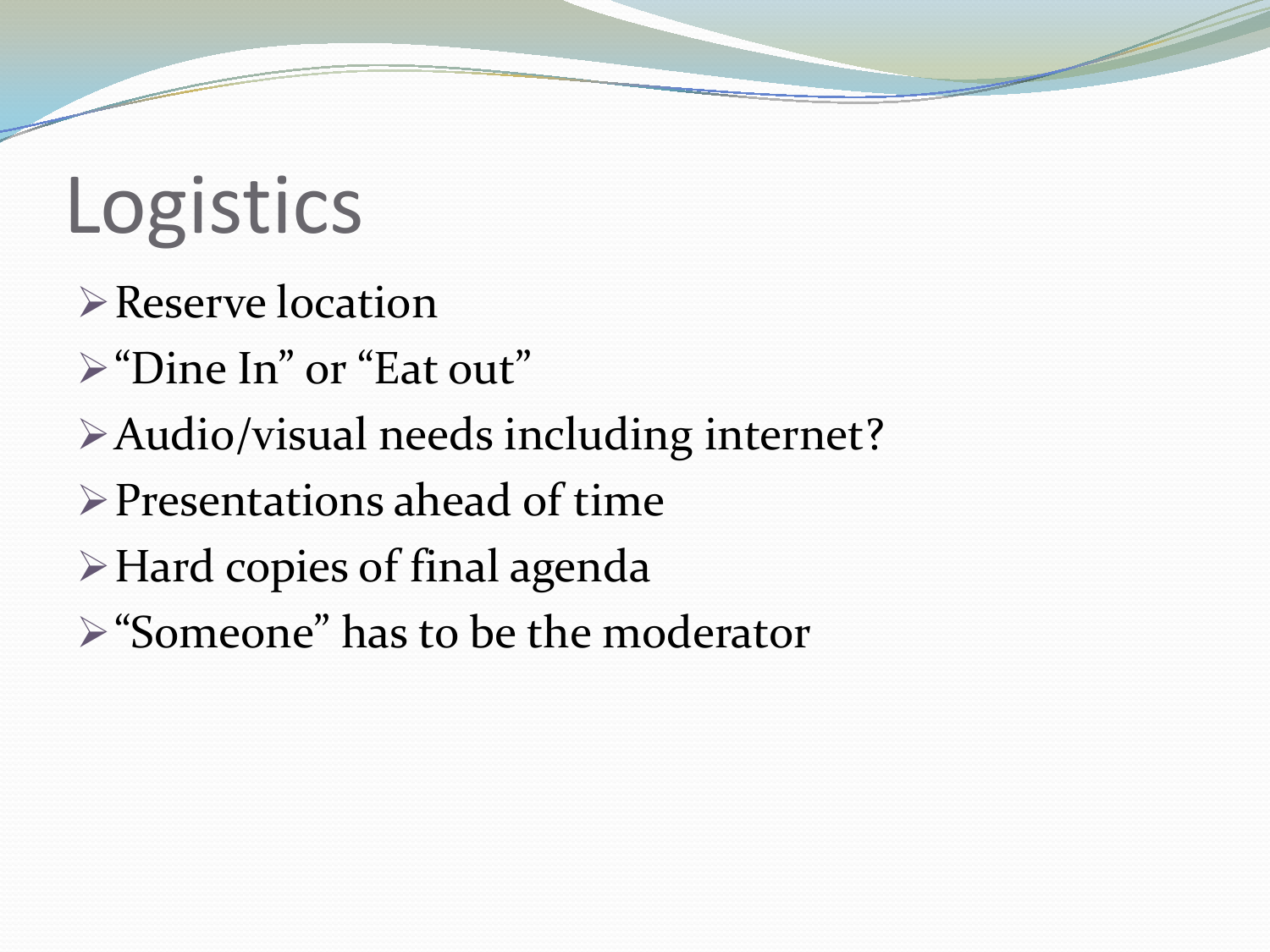### Logistics continued

- $\triangleright$  Some people would talk forever timing speakers
- Questions & Answers
- $\triangleright$  Feedback evaluations
- Wrap up and future schedule
- $\triangleright$  Follow up communications CDs with presentations & attendees list with contact info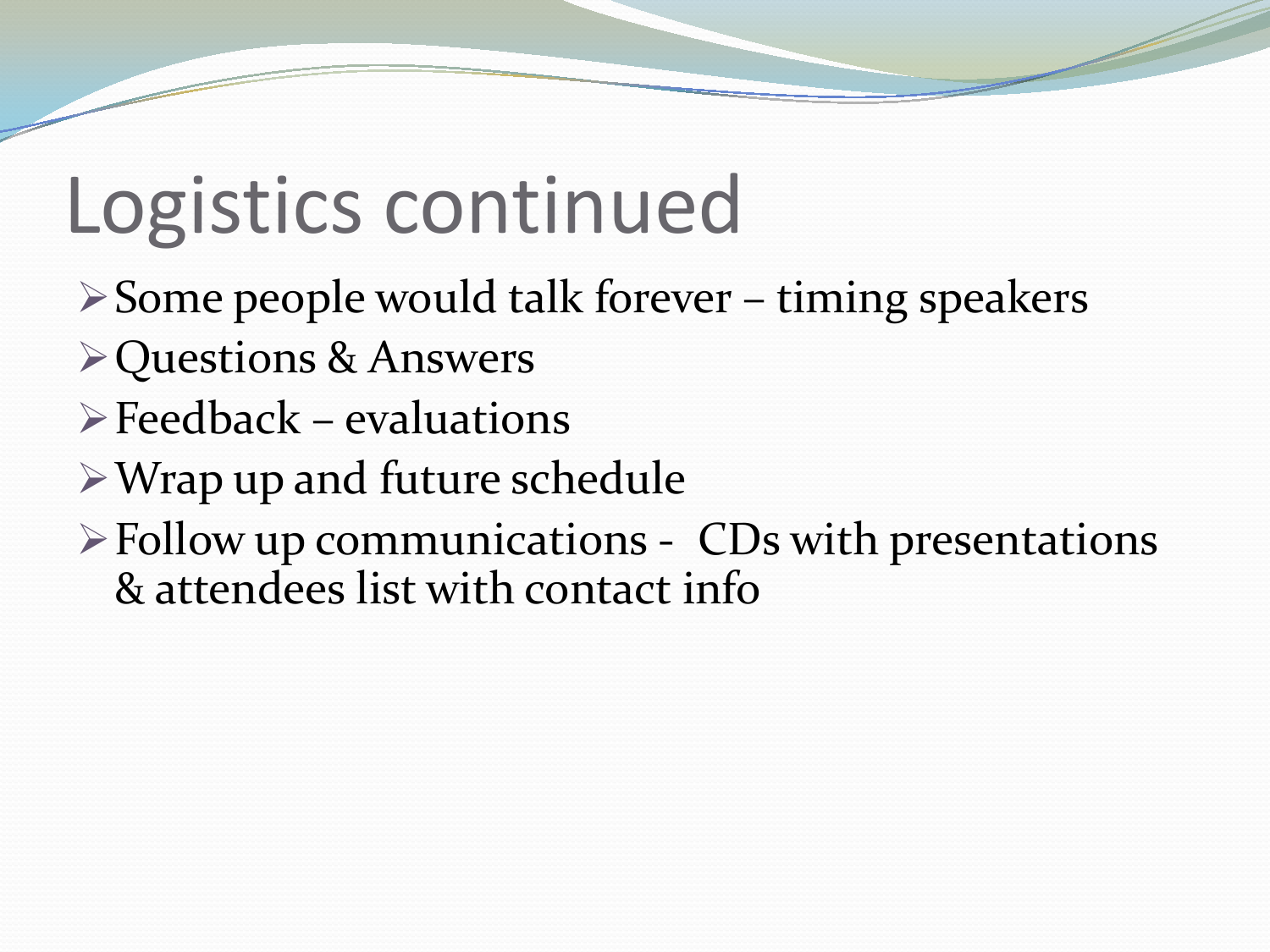#### Lessons Learned

- Central location provides best attendance
- State Parks or Agency Offices seem to work best
- Attendees can provide "test audience" for unveiling or explaining projects (303d list)
- Providing lunch can provide a relaxed atmosphere and additional time for networking
- Relatively inexpensive menu provided by local business (soup & sandwiches)